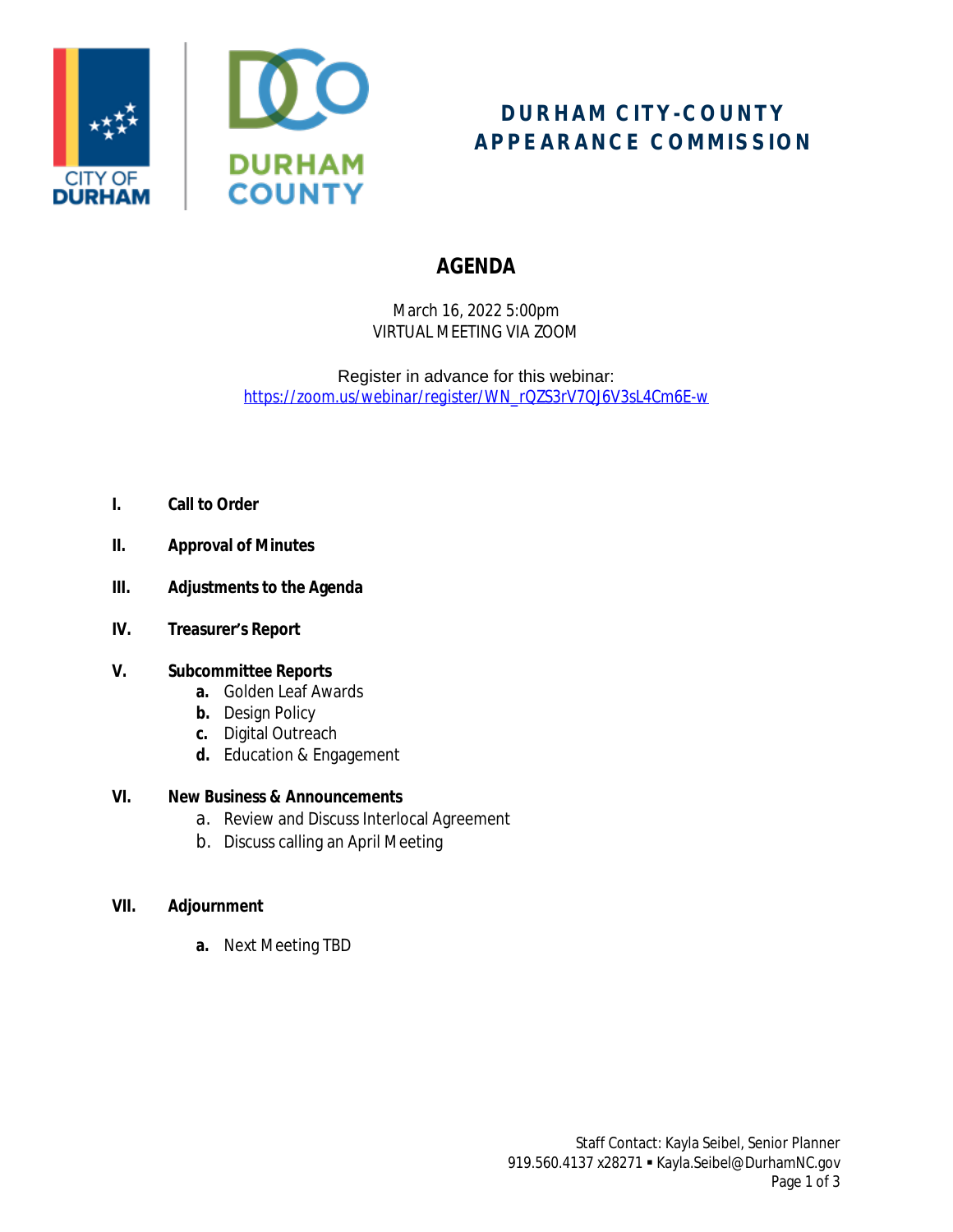#### **Notice under the Language Access Plan**

Persons requiring language assistance to effectively participate in this event may contact the City-County Planning Department at 919-560-4137, or [kayla.seibel@durhamnc.gov](mailto:kayla.seibel@durhamnc.gov) to request interpretation and/or translation services as soon as possible but no later than 48 hours before the event or deadline date.

#### **Aviso bajo el Plan de Acceso al Idioma**

Personas que requieran asistencia lingüística para participar efectivamente en este evento pueden comuníquense con el Departamento de Planificación de la Cuidad y el Condado al 919-560-4137 o [kayla.seibel@durhamnc.gov](mailto:kayla.seibel@durhamnc.gov) para solicitar los servicios de interpretación y / o traducción tan pronto como sea posible pero no menos de 48 horas antes del evento o fecha límite.

#### **Notice under the Americans with Disabilities Act (ADA)**

Persons with disabilities may receive an auxiliary aid or service to effectively participate in city government activities by contacting the ADA Coordinator, voice 919-560-4197, fax 560-4196 or [ADA@durhamnc.gov](mailto:ADA@durhamnc.gov), as soon as possible but no later than 48 hours before the event or deadline date.

#### **Aviso bajo la Ley sobre Estadounidenses con Discapacidades (ADA, siglas en Ingles)**

Personas con discapacidades pueden recibir asistencia para participar efectivamente en actividades del gobierno de la ciudad al comuníquense con el Coordinador de ADA al 919-560-4197, fax 560-4196 o [ADA@durhamnc.gov,](mailto:ADA@durhamnc.gov) tan pronto como sea posible pero no menos de 48 horas antes del evento o fecha límite.

| 2021-2022 Subcommittee Rosters |                      |                                                |  |  |  |
|--------------------------------|----------------------|------------------------------------------------|--|--|--|
| Subcommittee                   | Chair                | <b>Other Members</b>                           |  |  |  |
| <b>Design Policy</b>           | <b>Katina Rogers</b> | Anne Lebo, Dan Harrop, Jerry                   |  |  |  |
|                                |                      | Guerrier                                       |  |  |  |
| Digital Outreach               | <b>Brandt Smith</b>  | Anne Lebo, Kera' Robinson                      |  |  |  |
| Education & Engagement         | Dan Harrop           | Kai Kelly Jr., Jamie Tindal                    |  |  |  |
| <b>Golden Leaf Awards</b>      | Anne Lebo            | Brandt Smith, Katina Rogers, Jerry<br>Guerrier |  |  |  |

| 2021-2022 Action Agenda |             |                          |                      |  |  |
|-------------------------|-------------|--------------------------|----------------------|--|--|
|                         | <b>Item</b> | Subcommittee Responsible | Point Person (Chair) |  |  |
|                         |             |                          |                      |  |  |
|                         |             |                          |                      |  |  |
|                         |             |                          |                      |  |  |
|                         |             |                          |                      |  |  |
|                         |             |                          |                      |  |  |

## **2021-2022 Deadlines & Events**